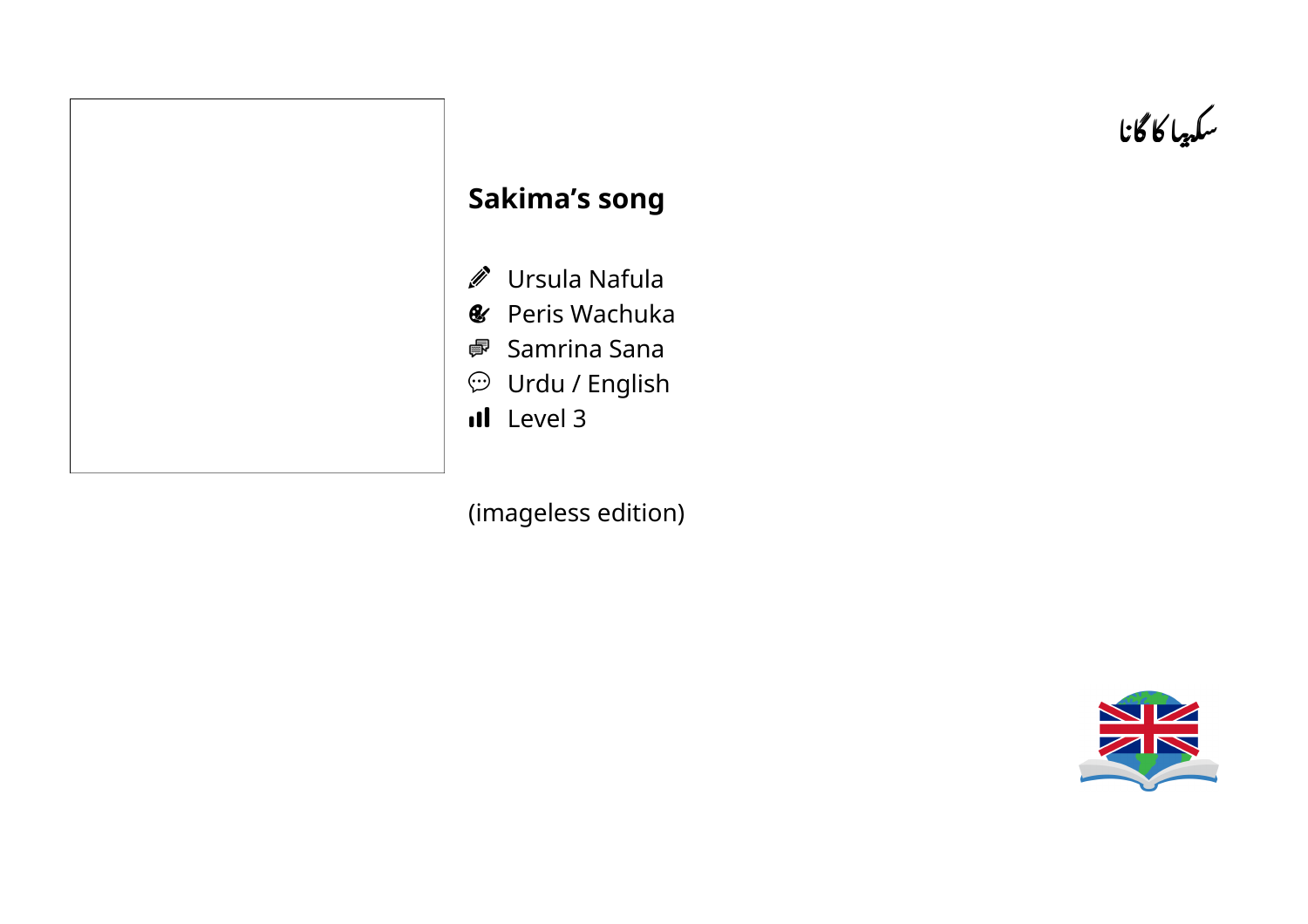Sakima lived with his parents and his four year old sister. They lived on a rich man's land. Their grassthatched hut was at the end of a row of trees.

 $\ddot{\bullet}$   $\ddot{\bullet}$   $\ddot{\bullet}$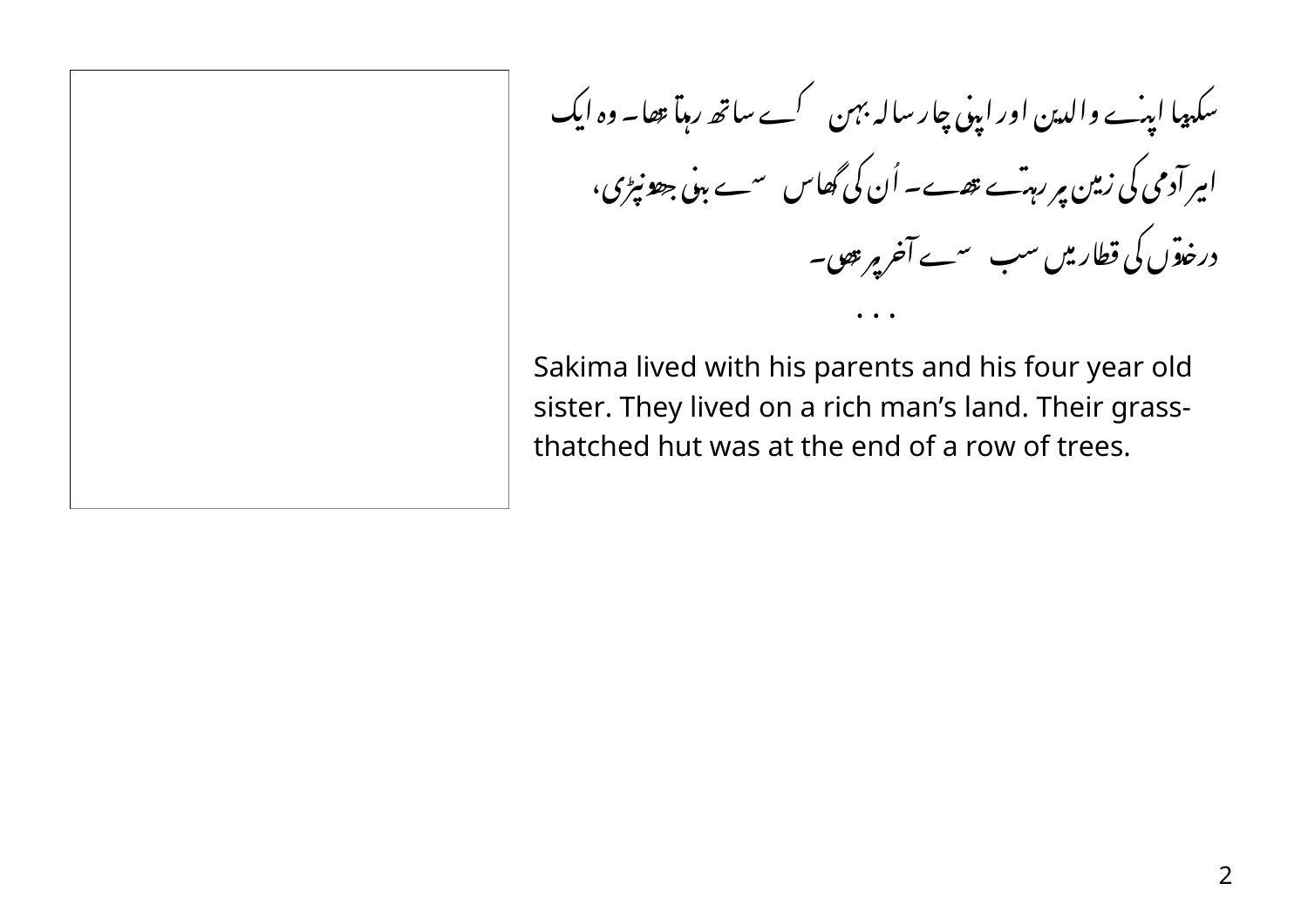When Sakima was three years old, he fell sick and lost his sight. Sakima was a talented boy.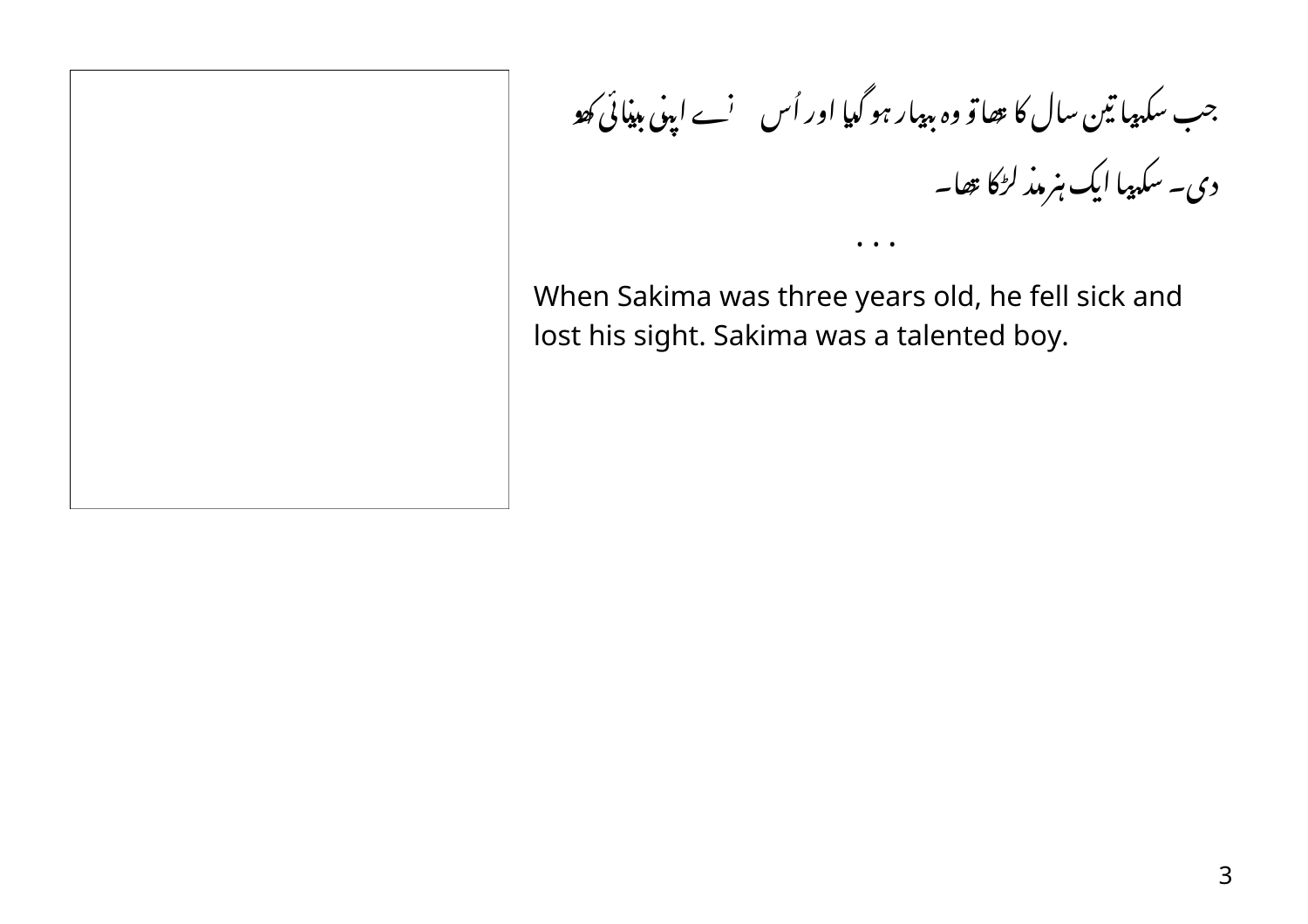سکہیا نے بہت سے ایسے کام کہے جوباقی چھ سالہ لڑ گے نہیں کر سکتے تھے۔ ماُل <sup>ک</sup>ے طور پر، وہ اینے گاوں کے بڑے ہزرگ مہران کے ساتھ میں اور ضروری معاملات کے بارے میں یات حدیت کرتا۔

Sakima did many things that other six year old boys did not do. For example, he could sit with older members of the village and discuss important matters.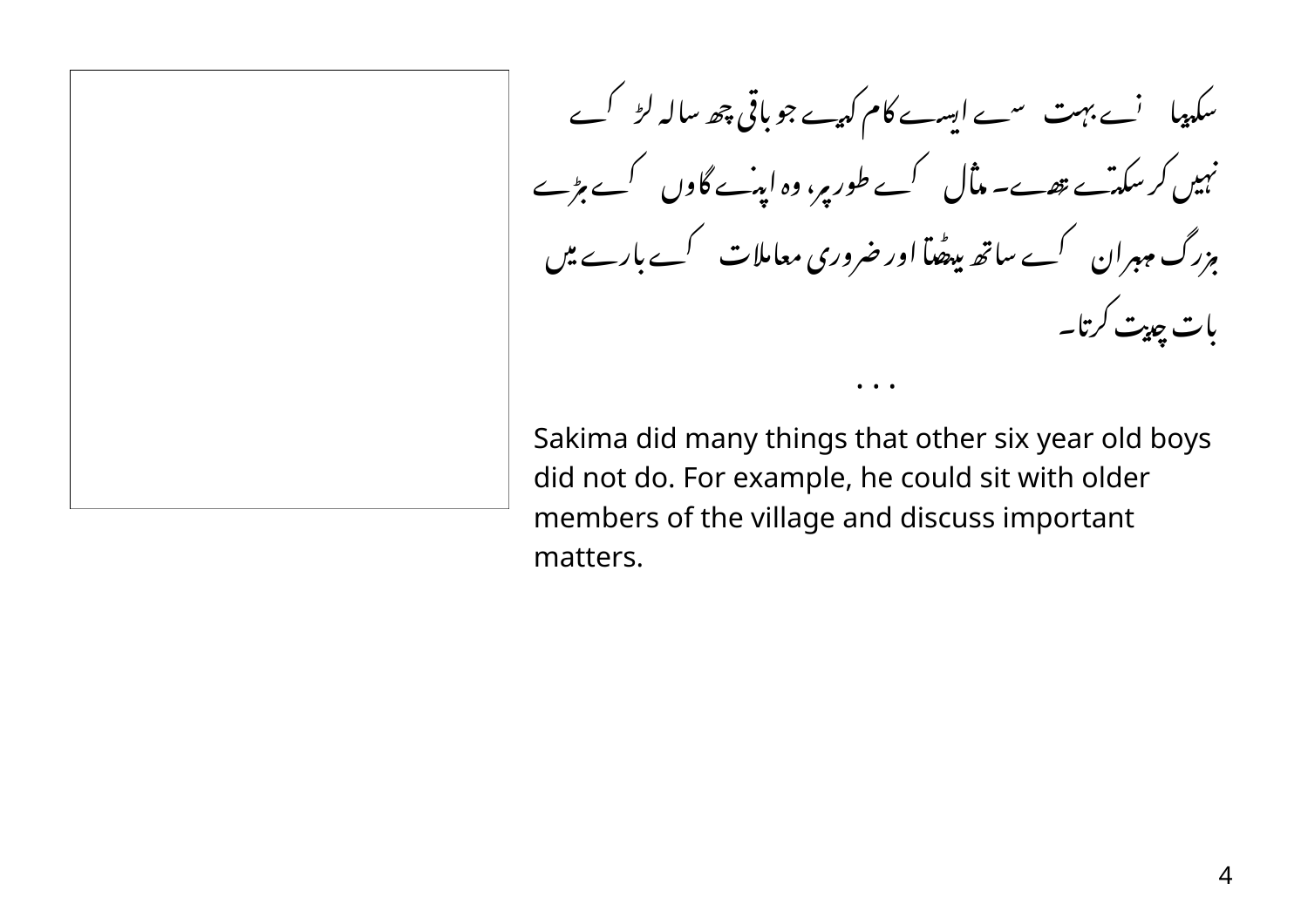$\ddot{\bullet}$   $\ddot{\bullet}$   $\ddot{\bullet}$ 

The parents of Sakima worked at the rich man's house. They left home early in the morning and returned late in the evening. Sakima was left with his little sister.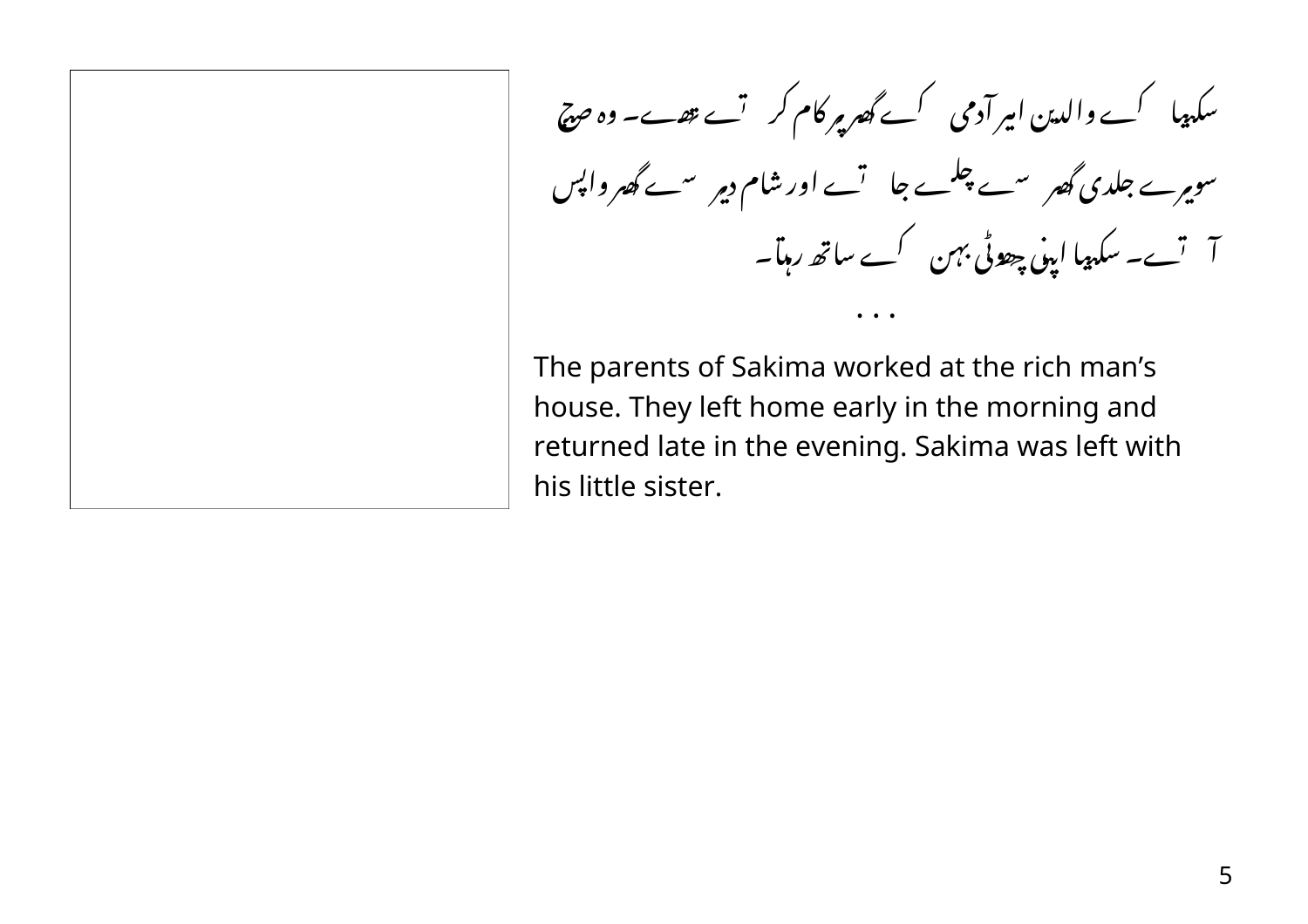Sakima loved to sing songs. One day his mother asked him, "Where do you learn these songs from, Sakima?"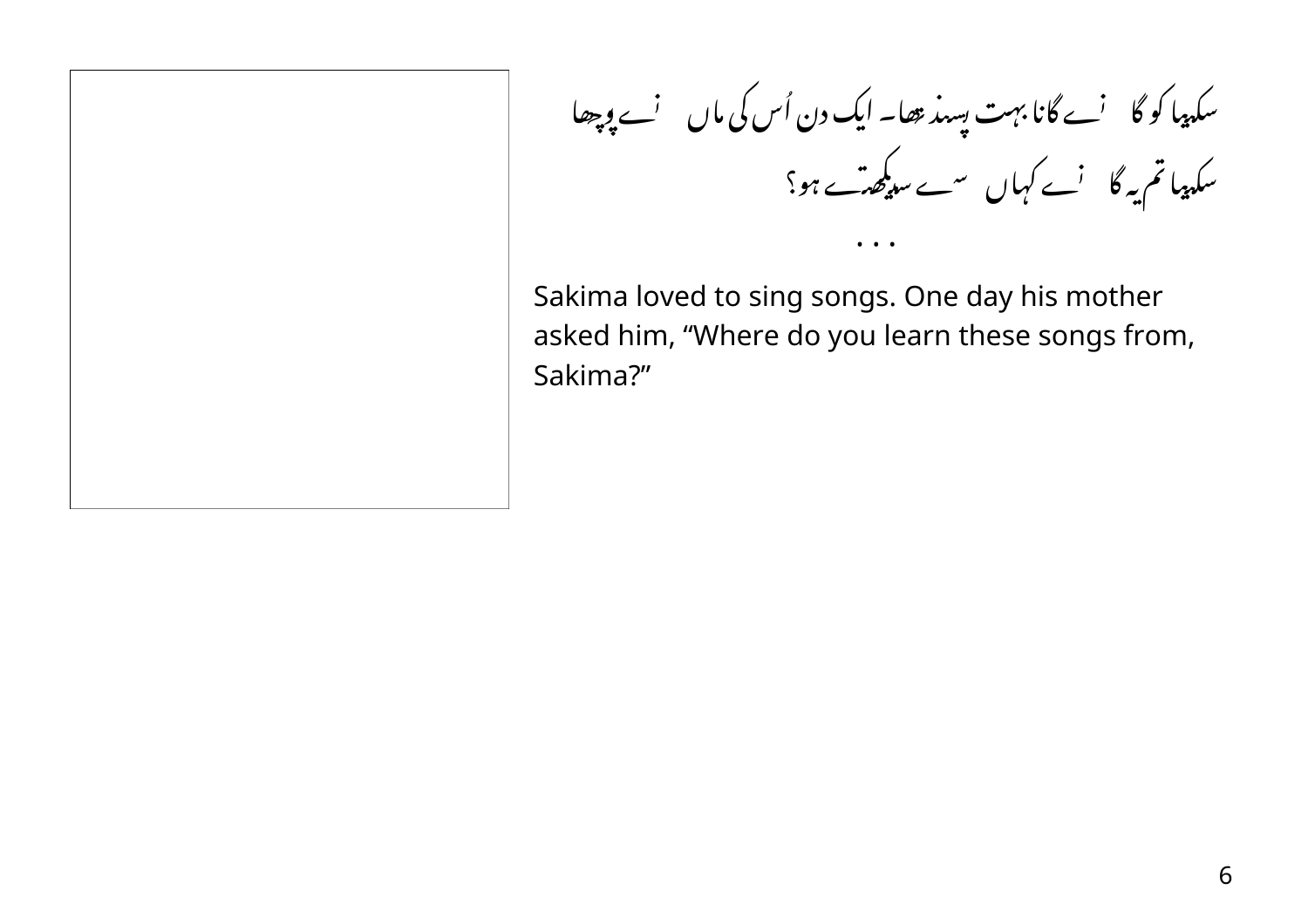Sakima answered, "They just come, mother. I hear them in my head and then I sing."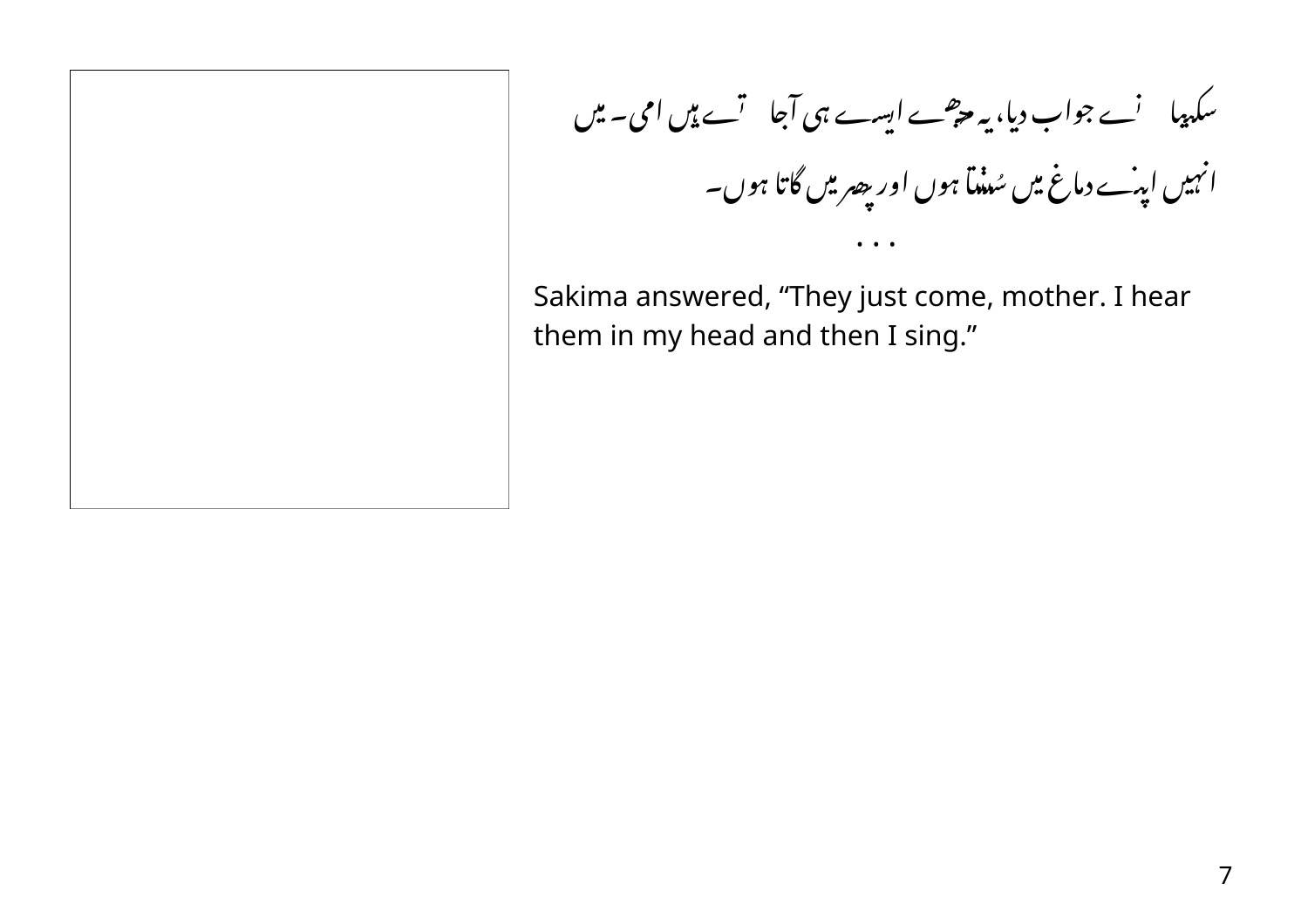Sakima liked to sing for his little sister, especially, if she felt hungry. His sister would listen to him singing his favourite song. She would sway to the soothing tune.

 $\ddot{\bullet}$   $\ddot{\bullet}$   $\ddot{\bullet}$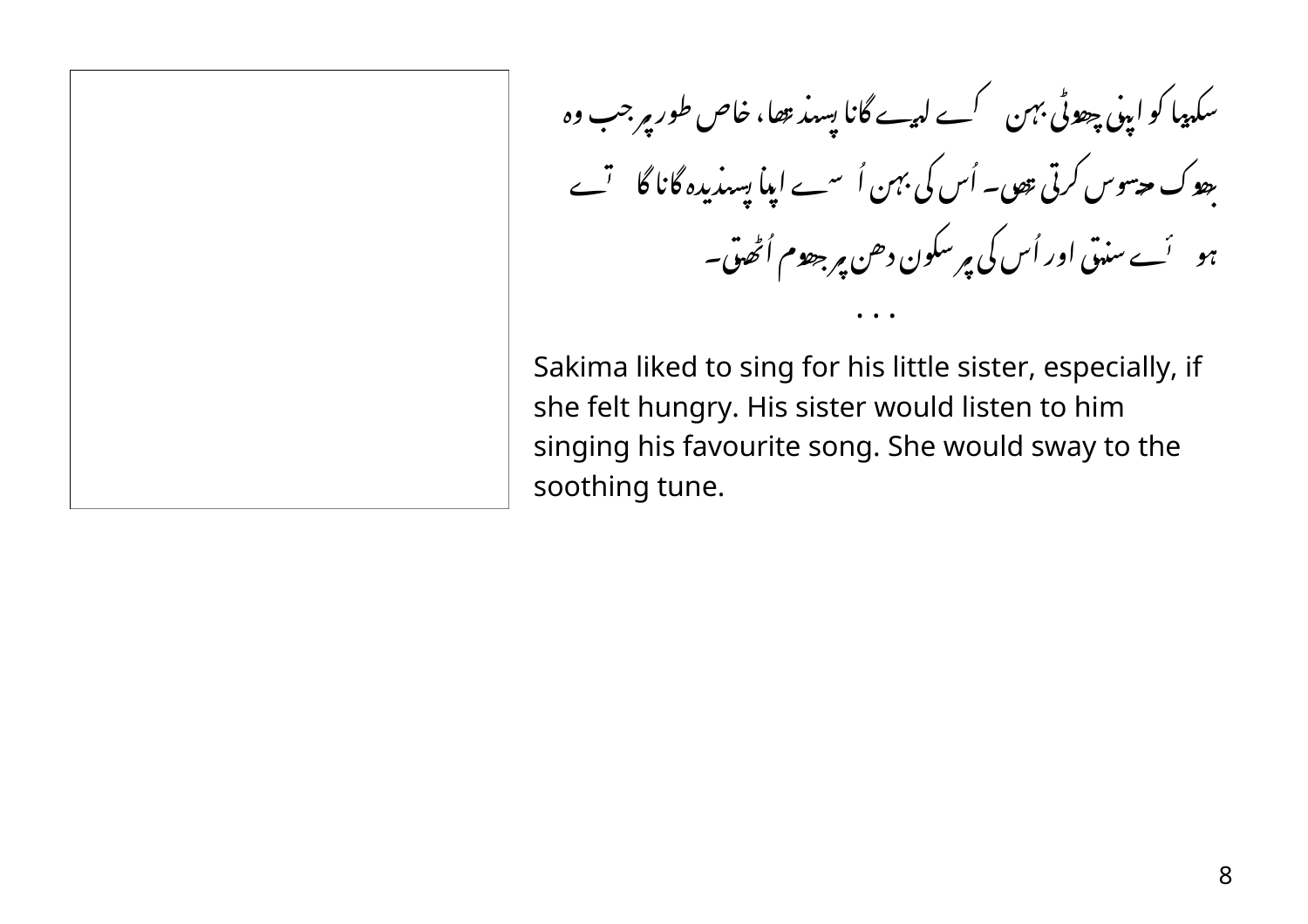سکیپا کدایہ تم بار بار گا سکتے ہو؟ اُس کی بہن اُس کی م<sup>ن</sup>ت کرتی۔ سکیپا اُس کی بات ماندا اور بار بار گاتا۔

"Can you sing it again and again, Sakima," his sister would beg him. Sakima would accept and sing it over and over again.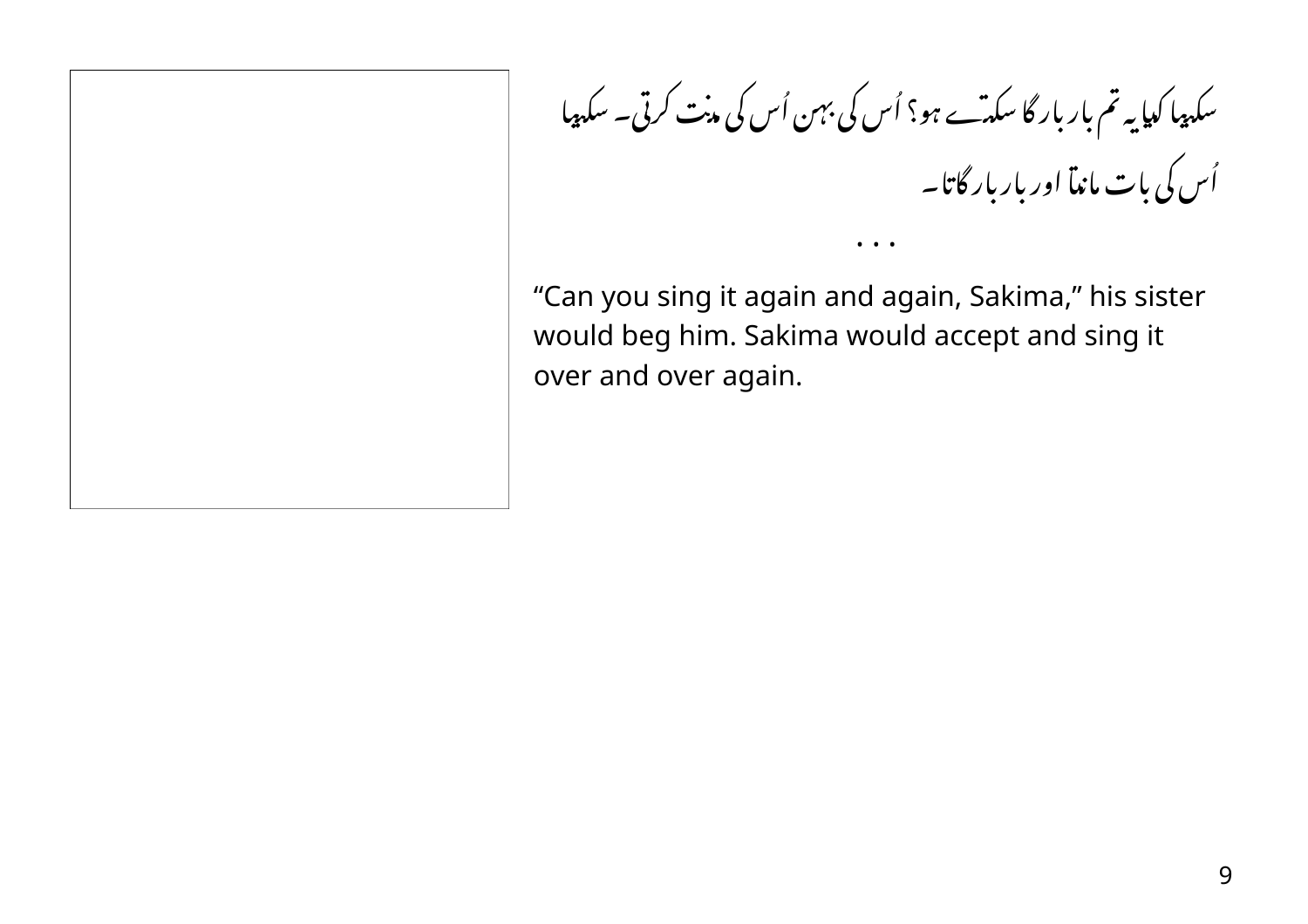One evening when his parents returned home, they were very quiet. Sakima knew that there was something wrong.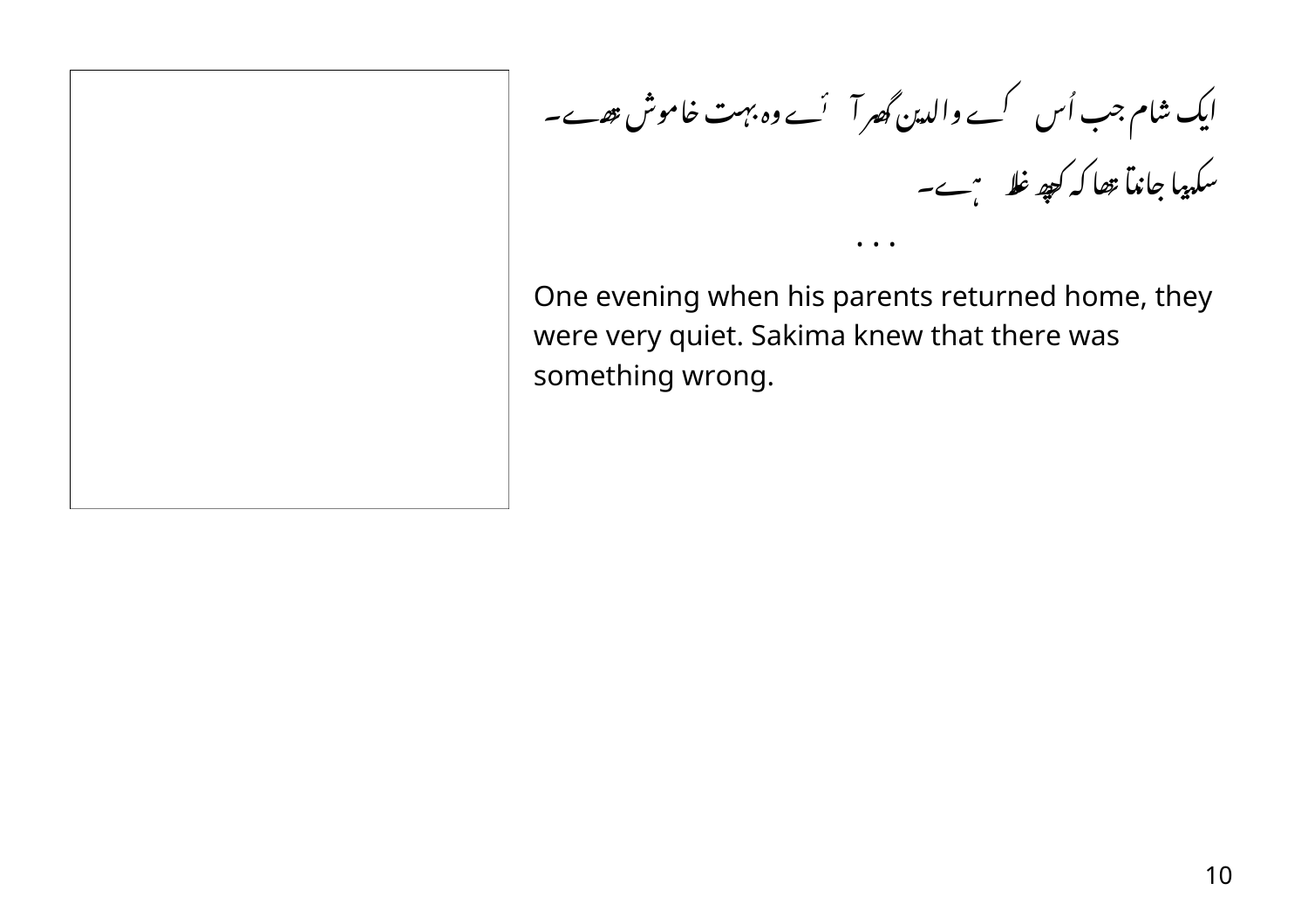کیا پریساُنی ہے؟ امی او؟ سکیپا پنے پوچھا۔ سکیپا کو پِتہ چلا کہ امیر آدمی کا بیٹا غائب ہے۔ وہ آدمی بہت اکہلا اور اُداس ہے۔

"What is wrong, mother, father?" Sakima asked. Sakima learned that the rich man's son was missing. The man was very sad and lonely.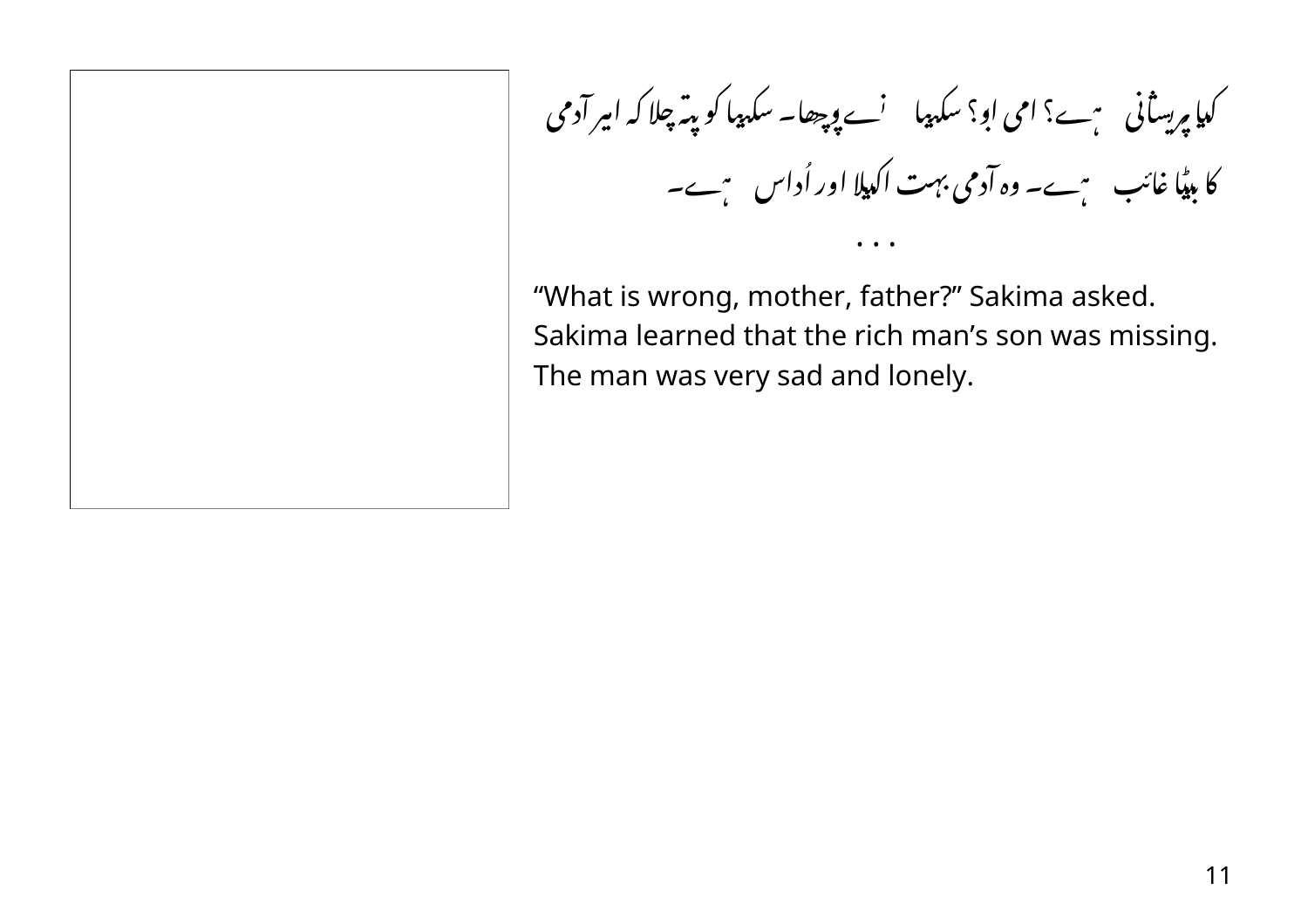"I can sing for him. He might be happy again," Sakima told his parents. But his parents dismissed him. "He is very rich. You are only a blind boy. Do you think your song will help him?"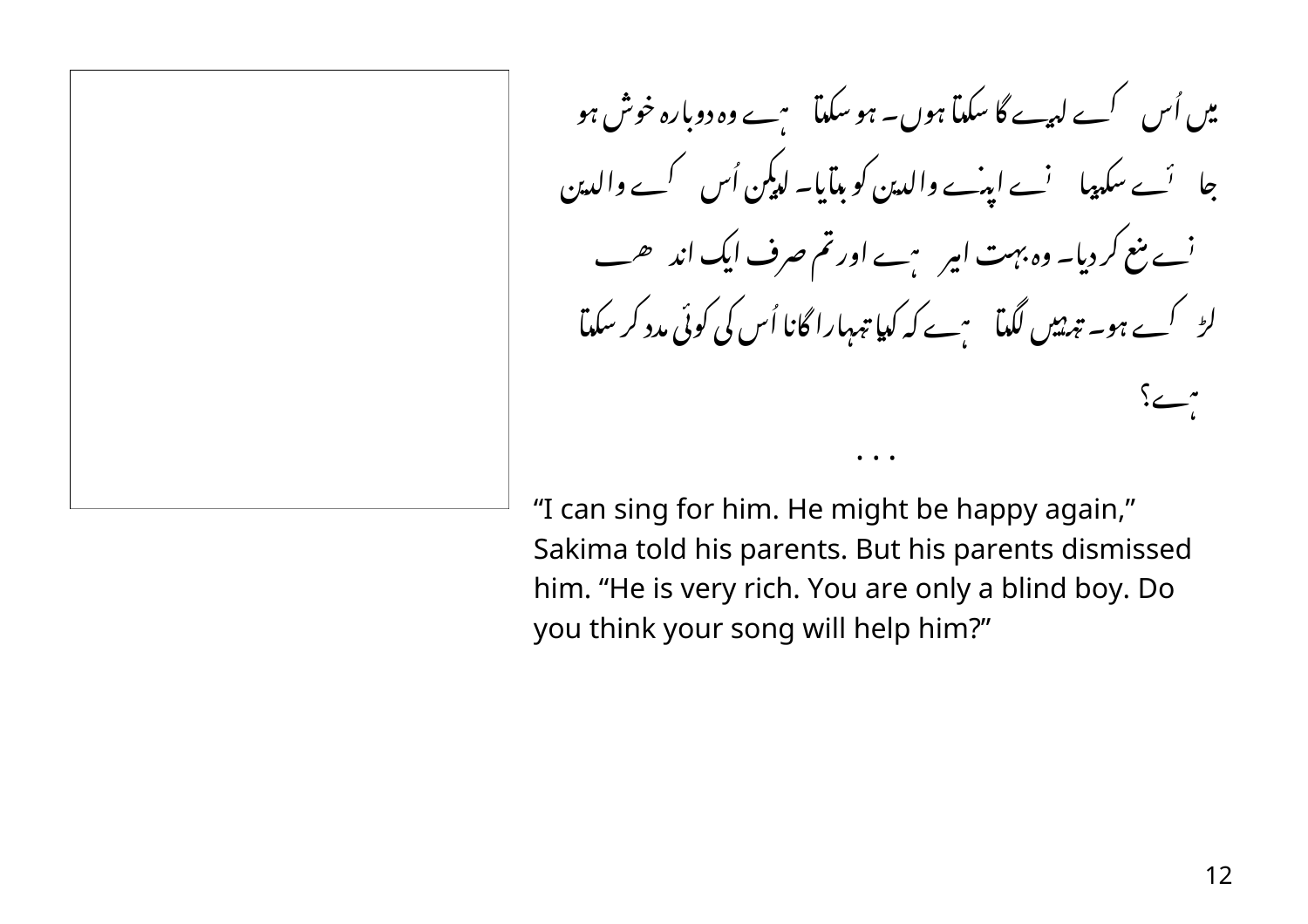حتیٰ کہ سکہیا 'ے بار نہیں مانی۔ اُس کی چھوٹی بہن ''ے اُ سے سہارا دیا اُس ِ نے کہا سکہپا کے گا ِ نے حر<sup>ص</sup>ے سکون ج<sup>یش</sup>تے ہیں جب میں ہوگی ہوتی ہوں۔ یہ اُس کو ہوں ضرور راحت دیں گے۔

However, Sakima did not give up. His little sister supported him. She said, "Sakima's songs soothe me when I am hungry. They will soothe the rich man too."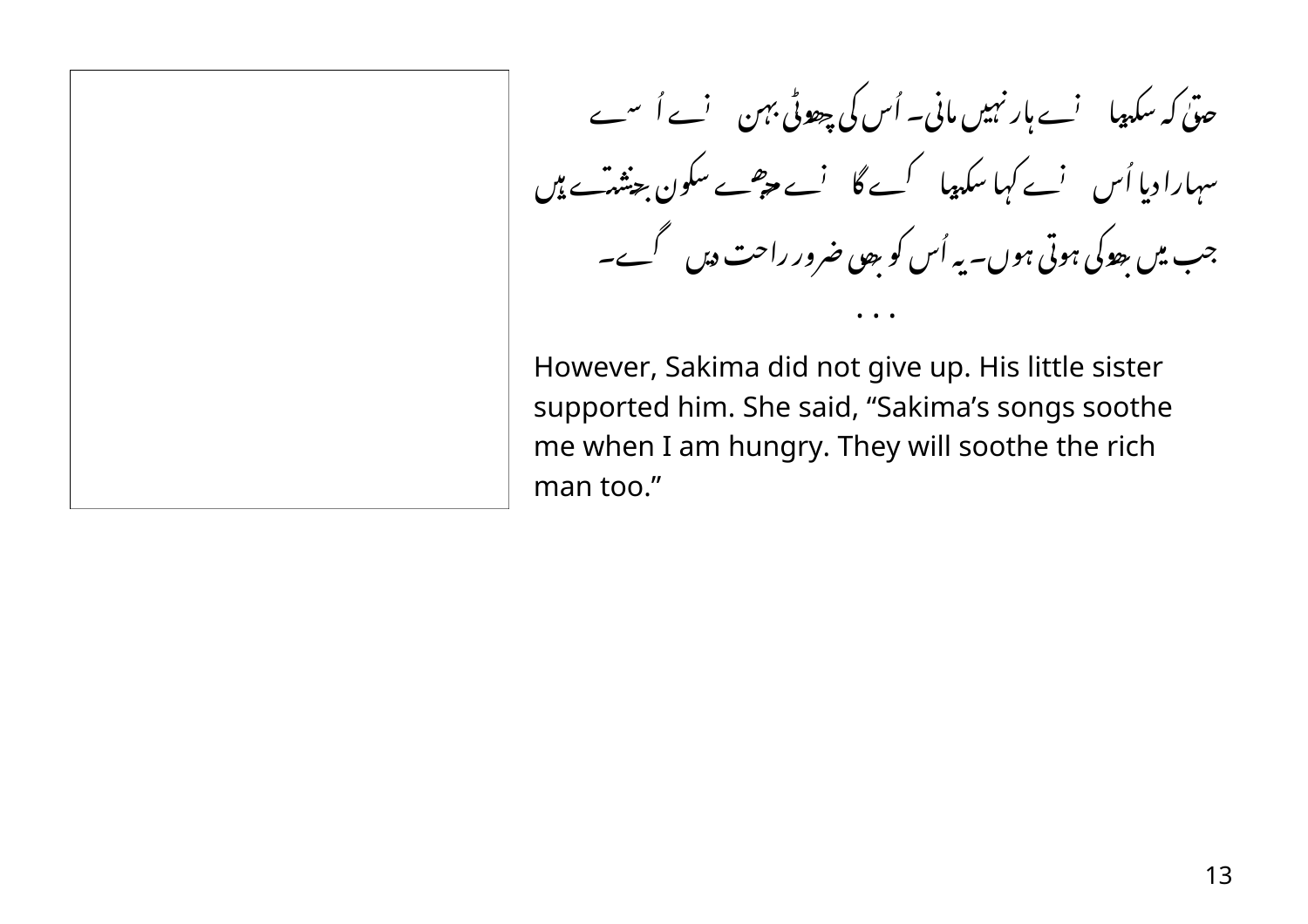اگلب دن، سکیپا نے اپنی چھوٹی بہن سے اُ سے اُس امیر آدمی<br>کے گھرتک لے جا نے کے لیے کہا۔

The following day, Sakima asked his little sister to lead him to the rich man's house.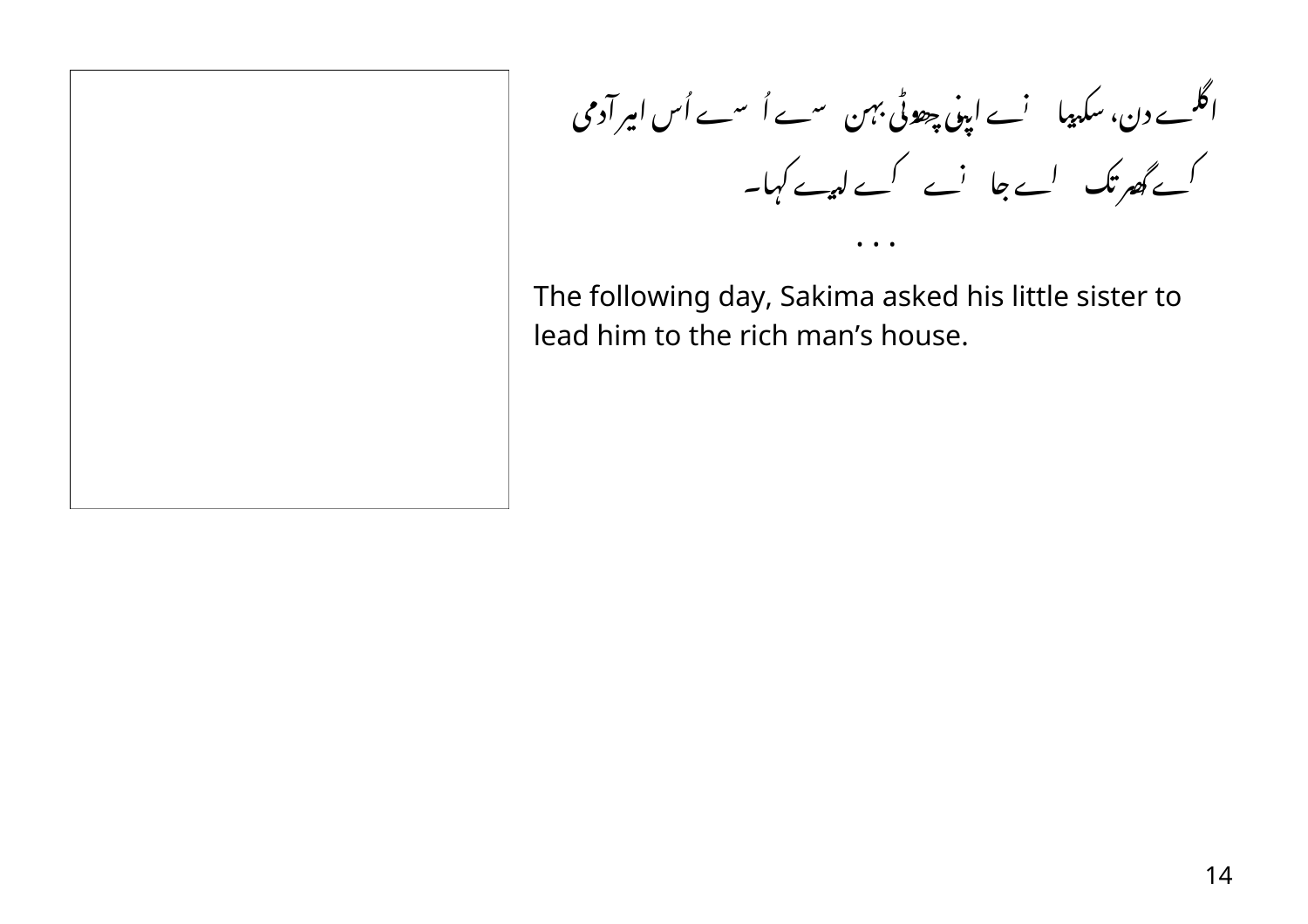وہ ایک مڑکی کھڑی کے نتیجے کھڑا ہو گیا اور اپنا پسندیدہ گانا گا لیے ں<br>لگا۔ دھیرے دھیرے، اُس امیر آدمی کا سر کھڑکی س<sup>ے</sup> نطر آ <sup>ف</sup>ے لگا۔

He stood below one big window and began to sing his favourite song. Slowly, the head of the rich man began to show through the big window.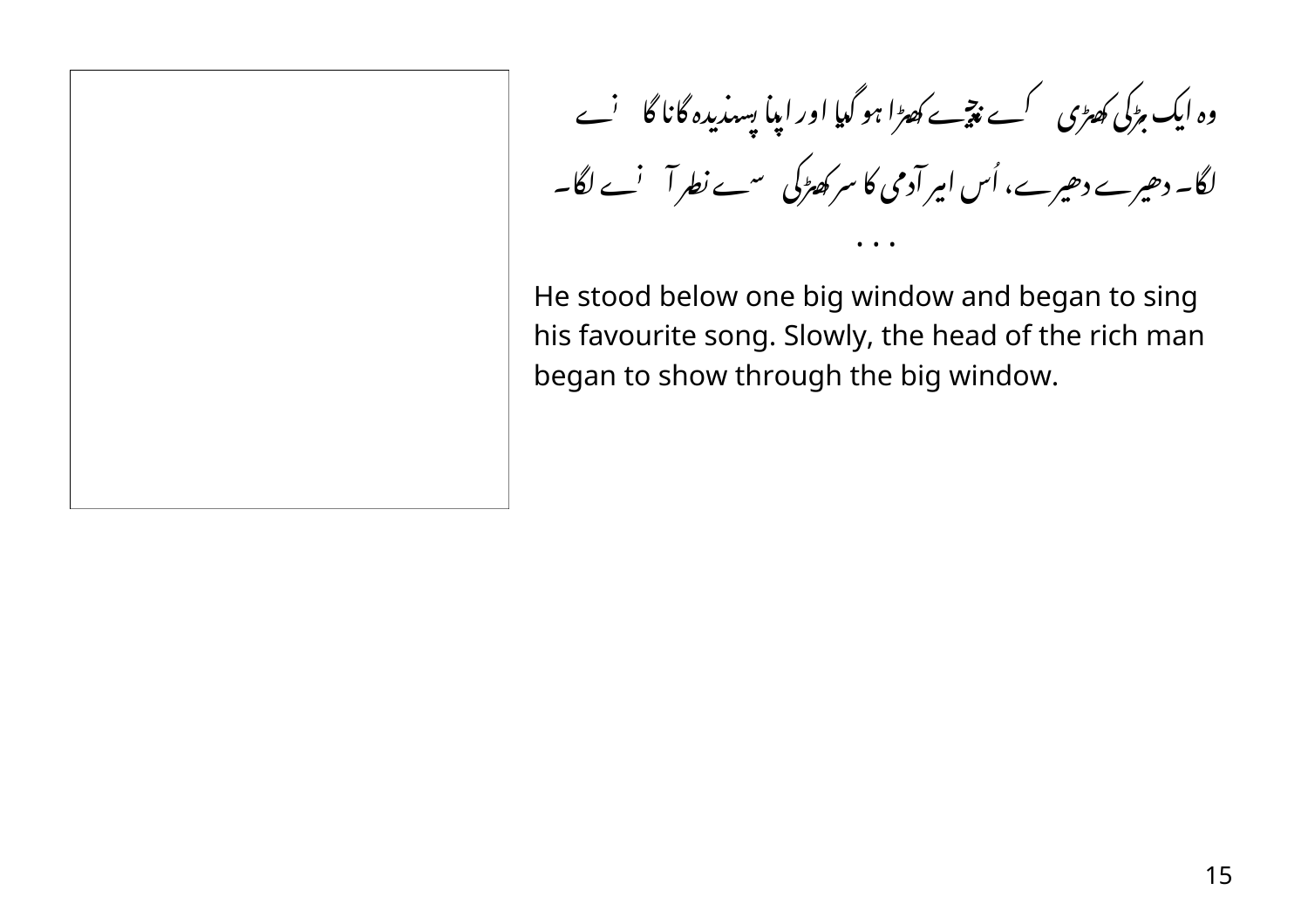The workers stopped what they were doing. They listened to Sakima's beautiful song. But one man said, "Nobody has been able to console the boss. Does this blind boy think he will console him?"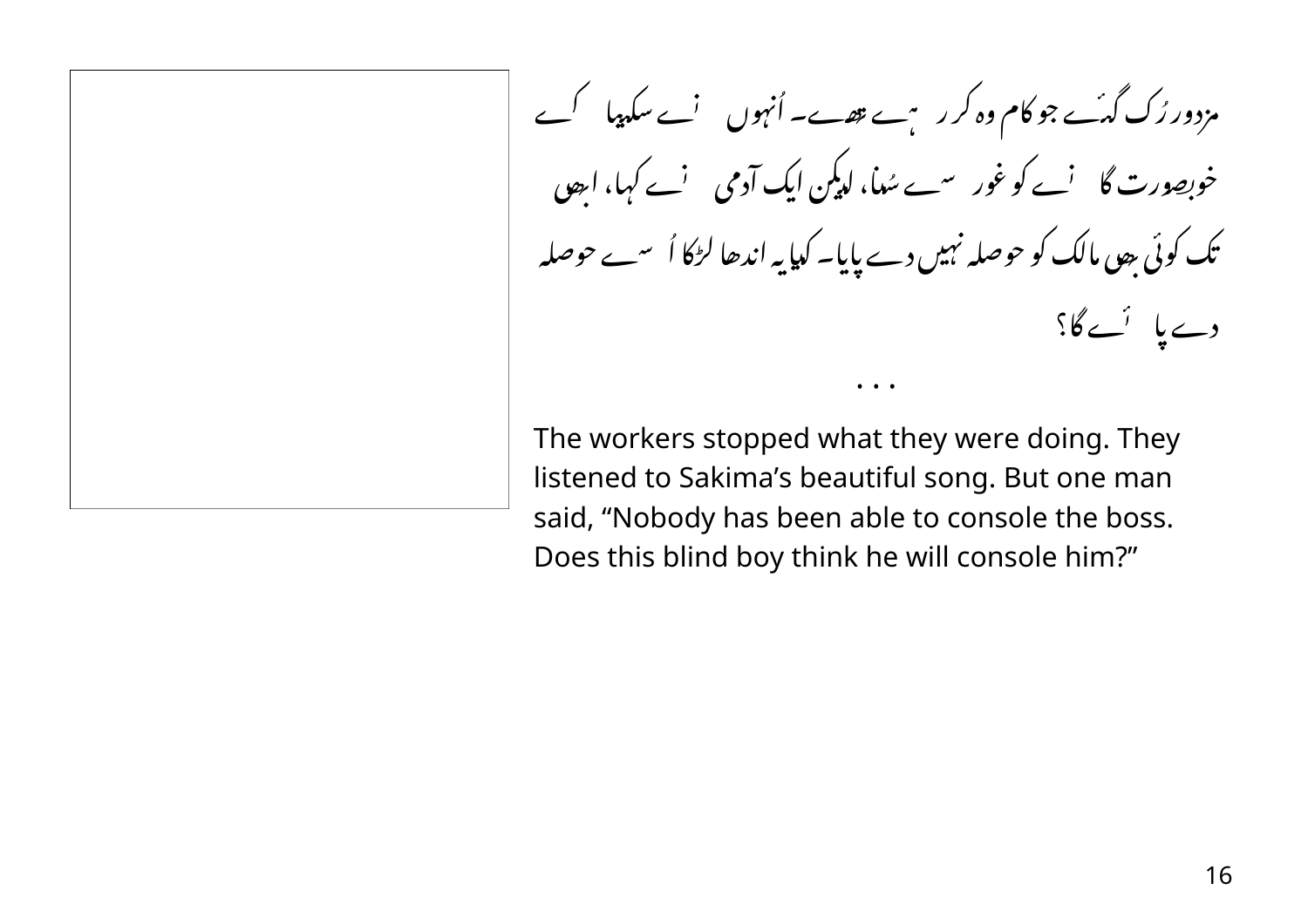سکہیا 'سے اپنا گانا خدم کیا اور واپس جا 'سے کے مڑا۔ لیکن ایر ۔<br>آدمی ہھاگہآ ہوا باہر آیا اورکہا مہربانی کر سطحے دوبارہ گاو۔

Sakima finished singing his song and turned to leave. But the rich man rushed out and said, "Please sing again."

 $\bullet\quad \bullet\quad \bullet\quad \bullet$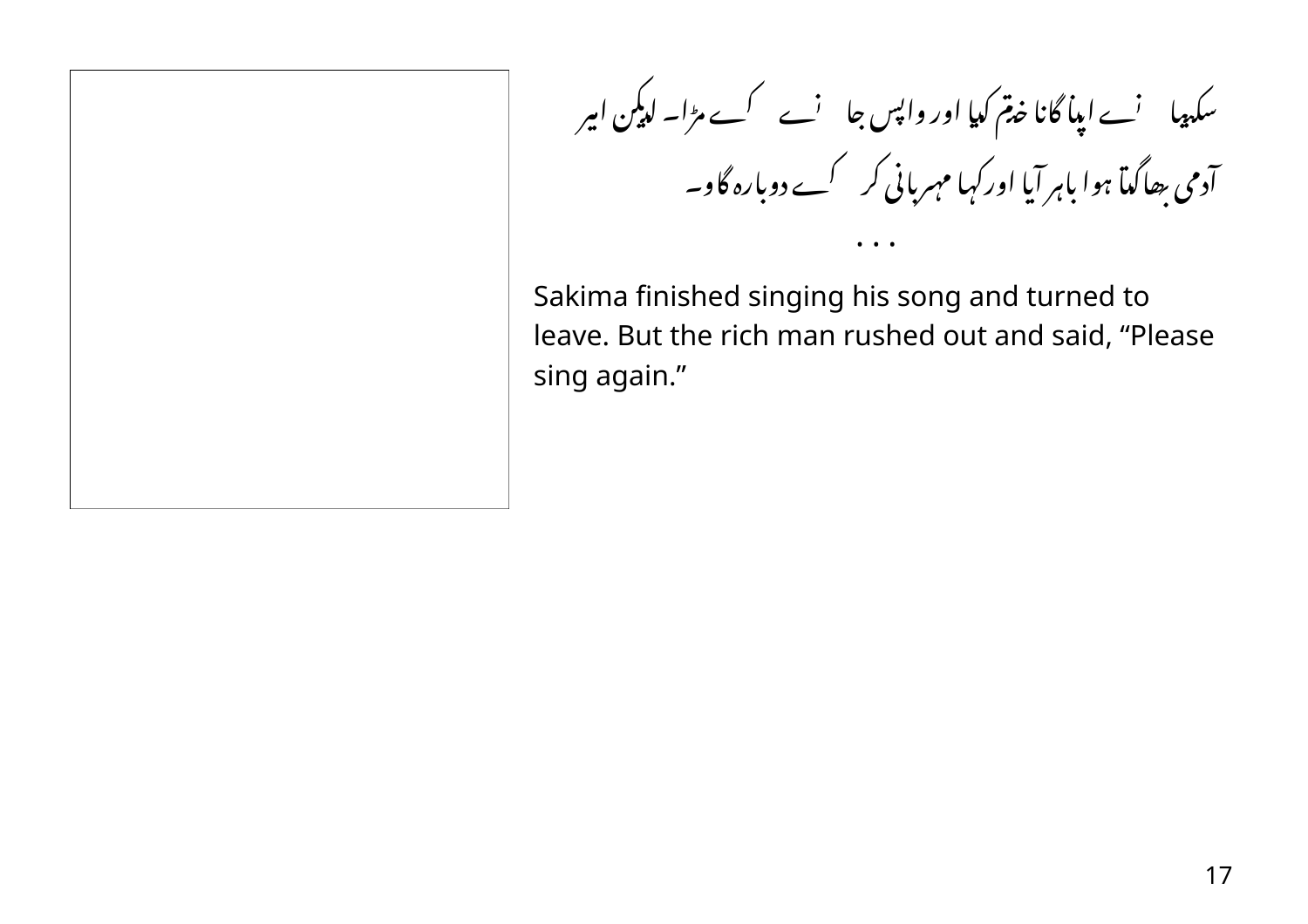اُسی ہ<sup>و</sup>ے دو آدمی ک<sub>س</sub>ی کو سٹر چپر پر اُٹھا گُے لا رہیں ہے۔ تھے۔ اُنہیں ۔<br>امیر آدمی کا م<sub>ن</sub>یا زخی<sub>ف</sub> حالت میں سڑک کی بائیں جانب گرا ہوا ملا۔

At that very moment, two men came carrying someone on a stretcher. They had found the rich man's son beaten up and left on the side of the road.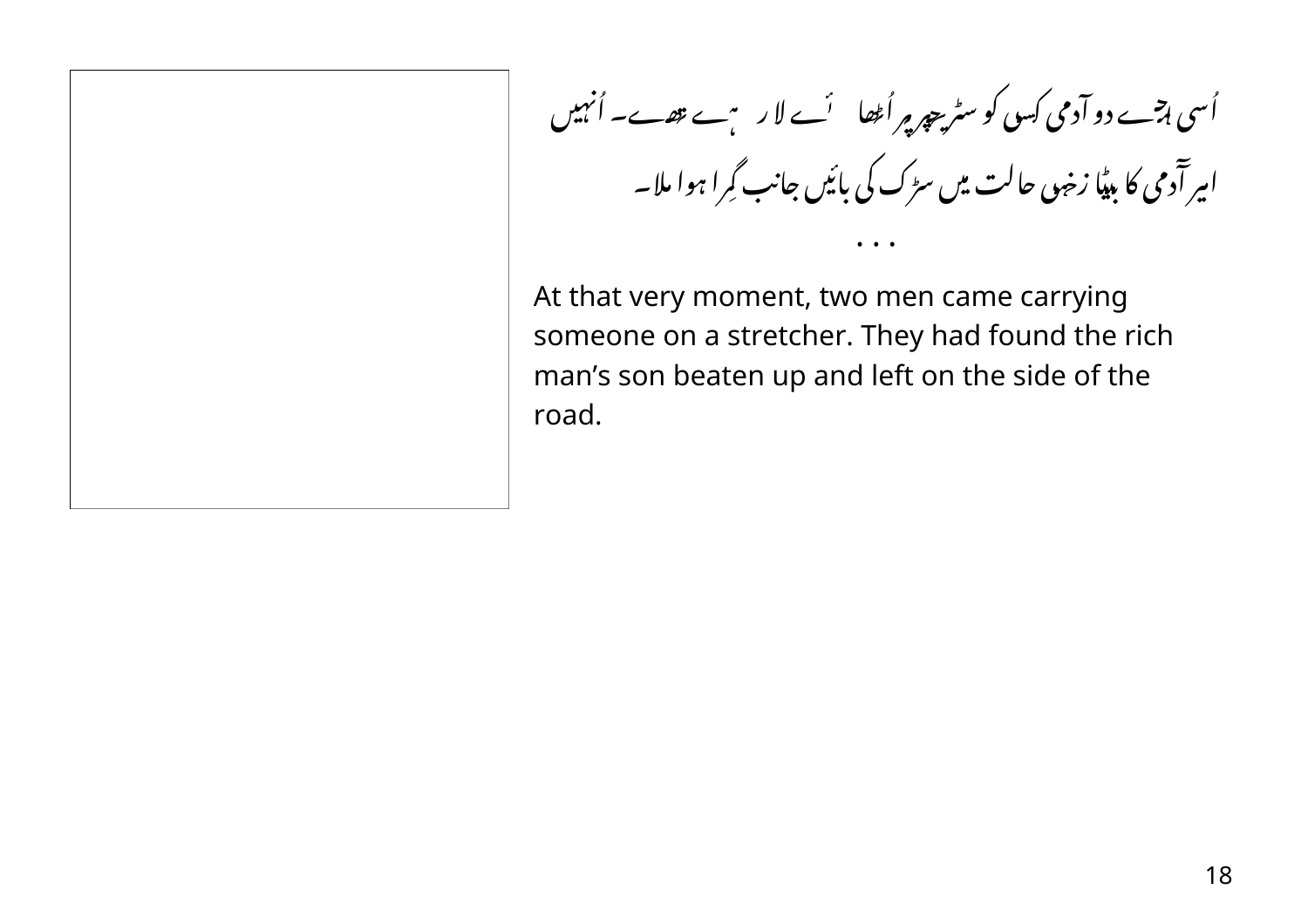امیر آدمی اپنے بیٹے کو دوبارہ دیکھ کر بہت خوش <sub>ت</sub>ھا۔ اُس ِ نے سکہ<sub>ت</sub>ا<br>کو اُس کی حوصلہ افزائی کے لہ<sub>ت</sub>ے انعام دیا۔ وہ اپنے بیٹے اور سکہ<sub>ت</sub>ا<br>کو لے کر ہ<sub>ن</sub>سپتال گلیا تاکہ سکہ<sub>ت</sub>ا کی نطر دوبارہ واپس آسکے۔

The rich man was so happy to see his son again. He rewarded Sakima for consoling him. He took his son and Sakima to hospital so Sakima could regain his sight.